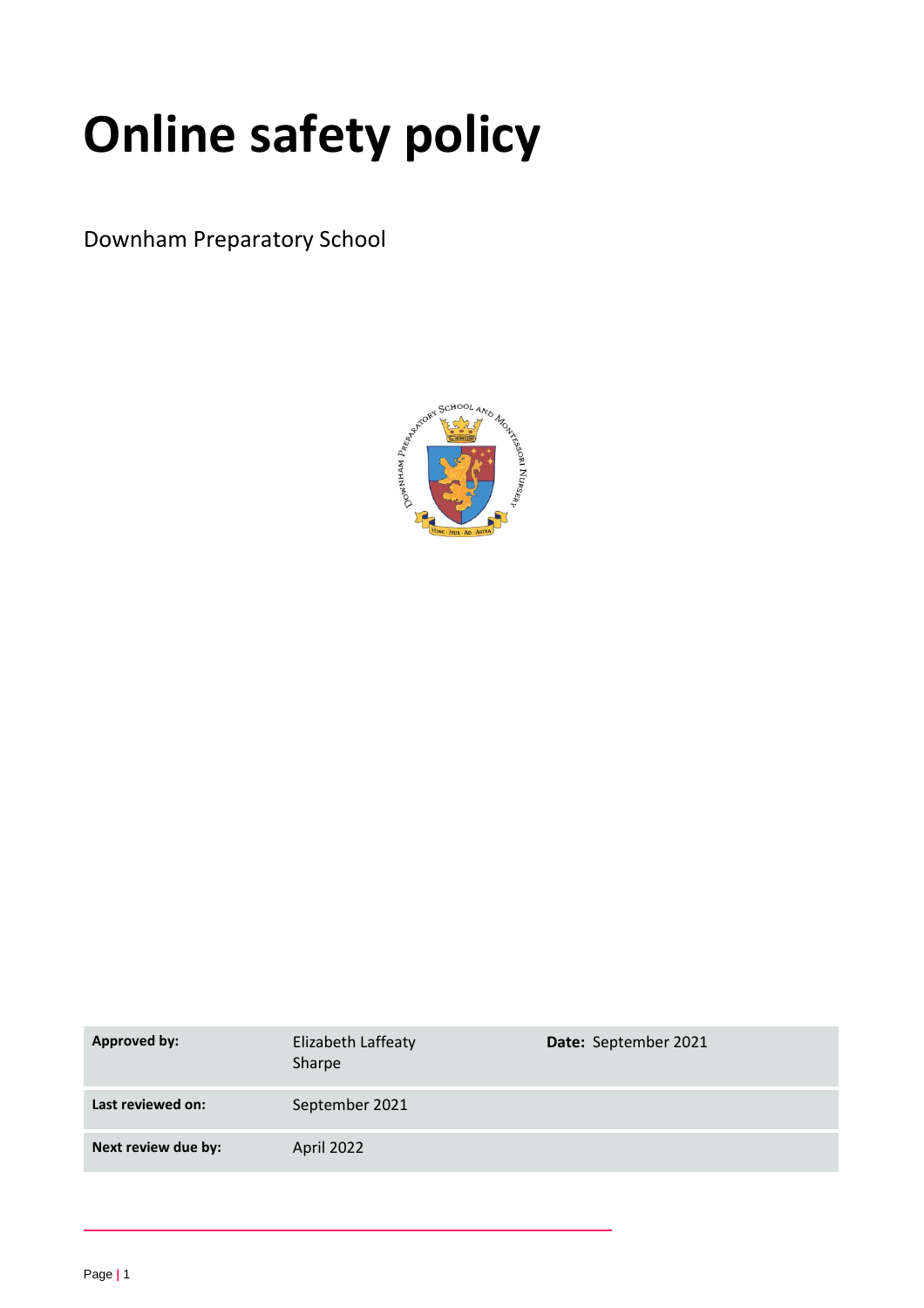# **Contents**

# <span id="page-1-0"></span>**1. Aims**

Our school aims to:

- Have robust processes in place to ensure the online safety of pupils, staff and volunteers.
- Deliver an effective approach to online safety, which empowers us to protect and educate the whole school community in its use of technology, including mobile and smart technology (which we refer to as 'mobile phones')
- Establish clear mechanisms to identify, intervene and escalate an incident, where appropriate

#### **The 4 key categories of risk**

Our approach to online safety is based on addressing the following categories of risk:

- **Content** being exposed to illegal, inappropriate or harmful content, such as pornography, fake news, racism, misogyny, self-harm, suicide, anti-Semitism, radicalisation and extremism
- **Contact** being subjected to harmful online interaction with other users, such as peer-to-peer pressure, commercial advertising and adults posing as children or young adults with the intention to groom or exploit them for sexual, criminal, financial or other purposes
- **Conduct** personal online behaviour that increases the likelihood of, or causes, harm, such as making, sending and receiving explicit images (e.g. consensual and non-consensual sharing of nudes and semi-nudes and/or pornography), sharing other explicit images and online bullying; and
- **Commerce** risks such as online gambling, inappropriate advertising, phishing and/or financial scam

<sup>©</sup> The Key Support Services Ltd | [thekeysupport.com/terms](https://thekeysupport.com/terms-of-use)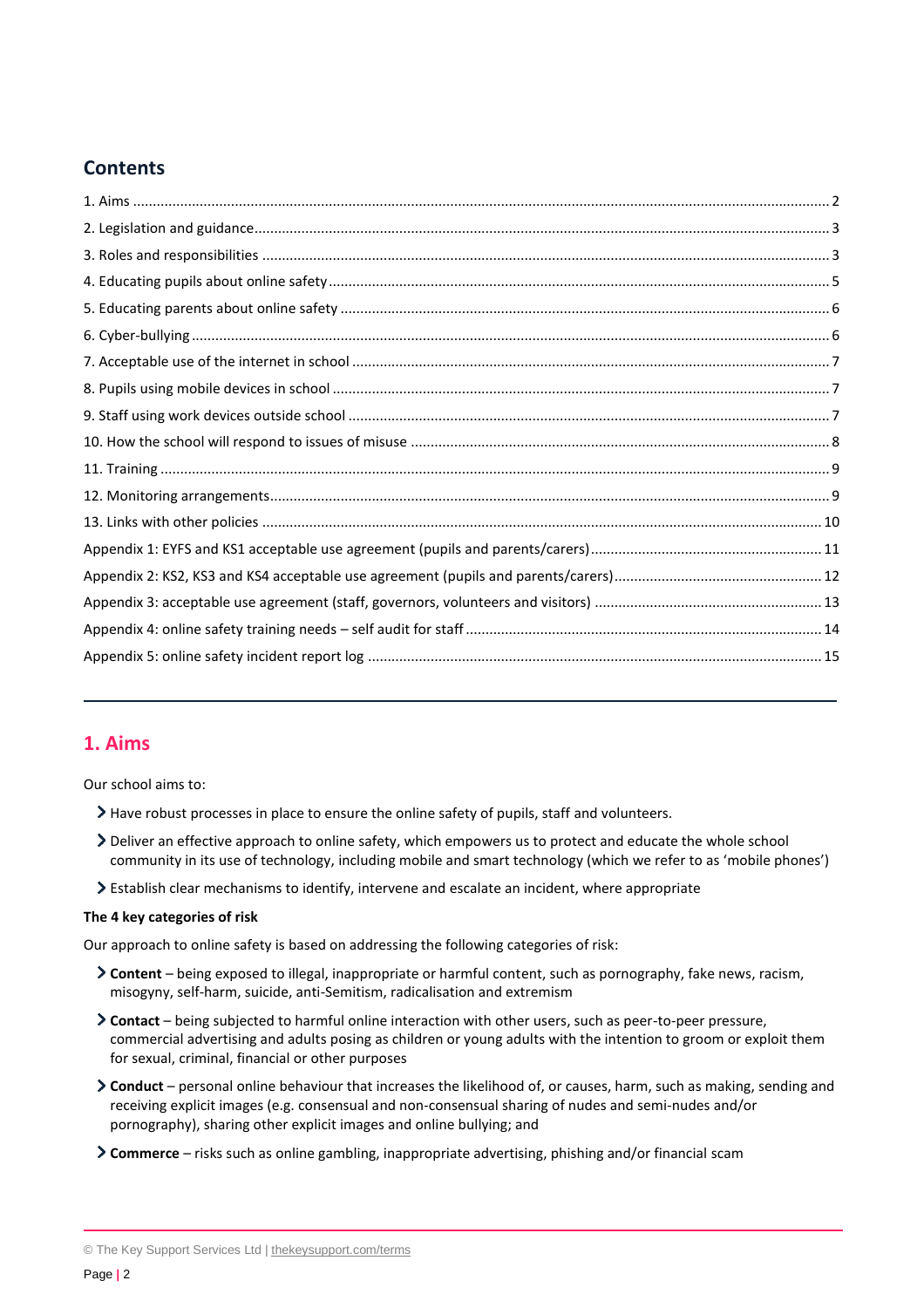# <span id="page-2-0"></span>**2. Legislation and guidance**

This policy is based on the Department for Education's (DfE) statutory safeguarding guidance[, Keeping Children Safe in](https://www.gov.uk/government/publications/keeping-children-safe-in-education--2)  [Education,](https://www.gov.uk/government/publications/keeping-children-safe-in-education--2) and its advice for schools on:

- > [Teaching online safety in schools](https://www.gov.uk/government/publications/teaching-online-safety-in-schools)
- [Preventing and tackling bullying](https://www.gov.uk/government/publications/preventing-and-tackling-bullying) and [cyber-bullying: advice for headteachers and school staff](https://www.gov.uk/government/publications/preventing-and-tackling-bullying)
- > [Relationships and sex education](https://www.gov.uk/government/publications/relationships-education-relationships-and-sex-education-rse-and-health-education)
- [Searching, screening and confiscation](https://www.gov.uk/government/publications/searching-screening-and-confiscation)

It also refers to the DfE's guidance on [protecting children from radicalisation.](https://www.gov.uk/government/publications/protecting-children-from-radicalisation-the-prevent-duty)

It reflects existing legislation, including but not limited to the [Education Act 1996](https://www.legislation.gov.uk/ukpga/1996/56/contents) (as amended), the [Education and](https://www.legislation.gov.uk/ukpga/2006/40/contents)  [Inspections Act 2006](https://www.legislation.gov.uk/ukpga/2006/40/contents) and the [Equality Act 2010.](https://www.legislation.gov.uk/ukpga/2010/15/contents) In addition, it reflects th[e Education Act 2011,](http://www.legislation.gov.uk/ukpga/2011/21/contents/enacted) which has given teachers stronger powers to tackle cyber-bullying by, if necessary, searching for and deleting inappropriate images or files on pupils' electronic devices where they believe there is a 'good reason' to do so.

# <span id="page-2-1"></span>**3. Roles and responsibilities**

#### **3.1 The principal**

The principal is responsible for ensuring that staff understand this policy, and that it is being implemented consistently throughout the school.

#### **3.2 The designated safeguarding lead**

Details of the school's DSL and deputy are set out in our child protection and safeguarding policy as well as relevant job descriptions.

The DSL takes lead responsibility for online safety in school, in particular:

- $\sum$  Supporting the principal in ensuring that staff understand this policy and that it is being implemented consistently throughout the school
- Working with the principal, ICT manager and other staff, as necessary, to address any online safety issues or incidents
- Managing all online safety issues and incidents in line with the school child protection policy
- Ensuring that any online safety incidents are logged (see appendix 5) and dealt with appropriately in line with this policy
- Ensuring that any incidents of cyber-bullying are logged and dealt with appropriately in line with the school behaviour policy
- Updating and delivering staff training on online safety (appendix 4 contains a self-audit for staff on online safety training needs)
- Liaising with other agencies and/or external services if necessary
- Providing regular reports on online safety in school to the principal.

This list is not intended to be exhaustive.

#### **3.3 The ICT manager (external company, Anglia Computer solutions and Paul Roper)**

The ICT manager is responsible for:

Putting in place an appropriate level of security protection procedures, such as filtering and monitoring systems, which are reviewed and updated on a regular basis to assess effectiveness and ensure pupils are kept safe from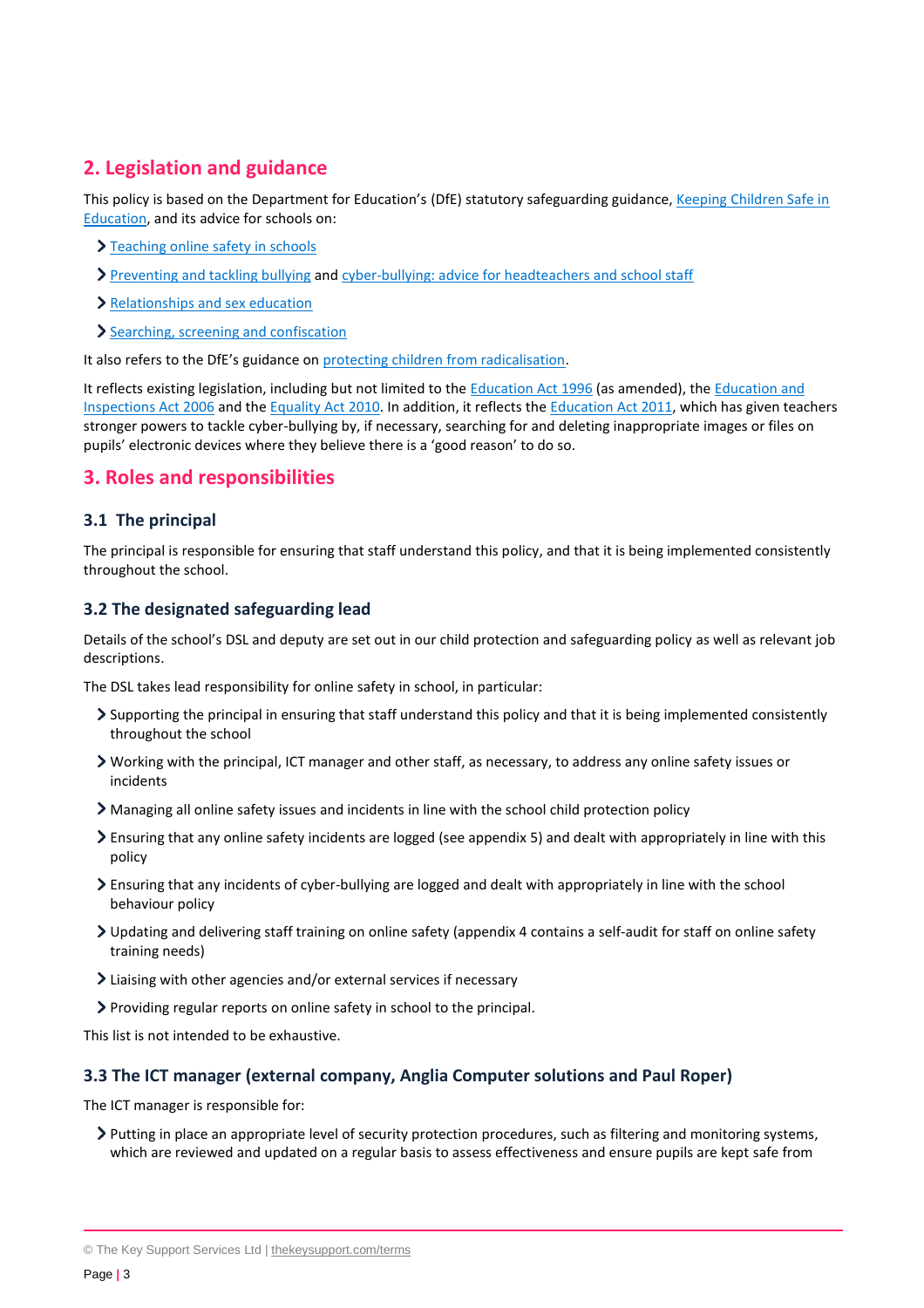potentially harmful and inappropriate content and contact online while at school, including terrorist and extremist material

- Ensuring that the school's ICT systems are secure and protected against viruses and malware, and that such safety mechanisms are updated regularly
- Conducting a full security check and monitoring the school's ICT systems on a monthly basis
- Blocking access to potentially dangerous sites and, where possible, preventing the downloading of potentially dangerous files
- Ensuring that any online safety incidents are logged (see appendix 5) and dealt with appropriately in line with this policy
- Ensuring that any incidents of cyber-bullying are dealt with appropriately in line with the school behaviour policy

This list is not intended to be exhaustive.

#### **3.4 All staff and volunteers**

All staff, including contractors and agency staff, and volunteers are responsible for:

- Maintaining an understanding of this policy
- > Implementing this policy consistently
- Agreeing and adhering to the terms on acceptable use of the school's ICT systems and the internet (appendix 3), and ensuring that pupils follow the school's terms on acceptable use (appendices 1 and 2)
- Working with the DSL to ensure that any online safety incidents are logged (see appendix 5) and dealt with appropriately in line with this policy
- Ensuring that any incidents of cyber-bullying are dealt with appropriately in line with the school behaviour policy
- Responding appropriately to all reports and concerns about sexual violence and/or harassment, both online and offline and maintaining an attitude of 'it could happen here'

This list is not intended to be exhaustive.

#### **3.5 Parents**

Parents are expected to:

- Notify a member of staff or the principal of any concerns or queries regarding this policy
- Ensure their child has read, understood and agreed to the terms on acceptable use of the school's ICT systems and internet (appendices 1 and 2)

Parents can seek further guidance on keeping children safe online from the following organisations and websites:

- What are the issues? [UK Safer Internet Centre](https://www.saferinternet.org.uk/advice-centre/parents-and-carers/what-are-issues)
- > Hot topics [Childnet International](http://www.childnet.com/parents-and-carers/hot-topics)
- Parent resource sheet [Childnet International](https://www.childnet.com/resources/parents-and-carers-resource-sheet)
- > Healthy relationships [Disrespect Nobody](https://www.disrespectnobody.co.uk/)

#### **3.6 Visitors and members of the community**

Visitors and members of the community who use the school's ICT systems or internet will be made aware of this policy, when relevant, and expected to read and follow it. If appropriate, they will be expected to agree to the terms on acceptable use (appendix 3).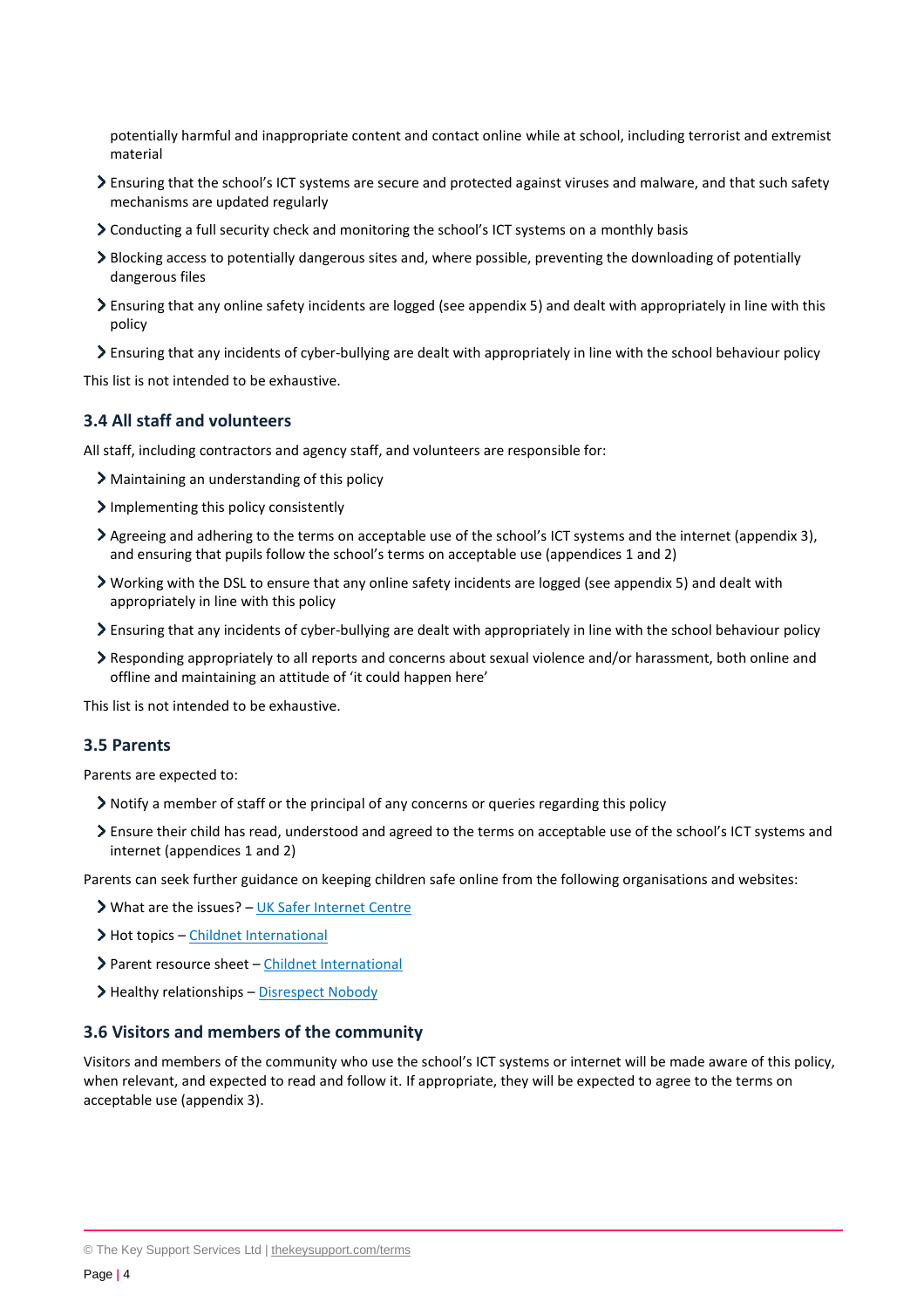# <span id="page-4-0"></span>**4. Educating pupils about online safety**

Pupils will be taught about online safety as part of the curriculum:

It is also taken from the [guidance on relationships education, relationships and sex education \(RSE\) and health](https://www.gov.uk/government/publications/relationships-education-relationships-and-sex-education-rse-and-health-education)  [education.](https://www.gov.uk/government/publications/relationships-education-relationships-and-sex-education-rse-and-health-education)

**All** schools have to teach:

- [Relationships education and health education](https://schoolleaders.thekeysupport.com/uid/8b76f587-7bf6-4994-abf0-43850c6e8d73/) in primary schools
- > [Relationships and sex education and health education](https://schoolleaders.thekeysupport.com/uid/66a1d83e-2fb9-411e-91f1-fe52a09d16d1/) in secondary schools

#### **Primary schools**

In **Key Stage 1**, pupils will be taught to:

- Use technology safely and respectfully, keeping personal information private
- Identify where to go for help and support when they have concerns about content or contact on the internet or other online technologies

Pupils in **Key Stage 2** will be taught to:

- Use technology safely, respectfully and responsibly
- Recognise acceptable and unacceptable behaviour
- Identify a range of ways to report concerns about content and contact

By the **end of primary school**, pupils will know:

- That people sometimes behave differently online, including by pretending to be someone they are not
- That the same principles apply to online relationships as to face-to-face relationships, including the importance of respect for others online including when we are anonymous
- The rules and principles for keeping safe online, how to recognise risks, harmful content and contact, and how to report them
- $\triangleright$  How to critically consider their online friendships and sources of information including awareness of the risks associated with people they have never met
- $\geq$  How information and data is shared and used online
- What sorts of boundaries are appropriate in friendships with peers and others (including in a digital context)
- How to respond safely and appropriately to adults they may encounter (in all contexts, including online) whom they do not know

#### **Secondary schools**

In **Key Stage 3**, pupils will be taught to:

- Understand a range of ways to use technology safely, respectfully, responsibly and securely, including protecting their online identity and privacy
- Recognise inappropriate content, contact and conduct, and know how to report concerns

#### **All schools**

The safe use of social media and the internet will also be covered in other subjects where relevant.

Where necessary, teaching about safeguarding, including online safety, will be adapted for vulnerable children, victims of abuse and some pupils with SEND.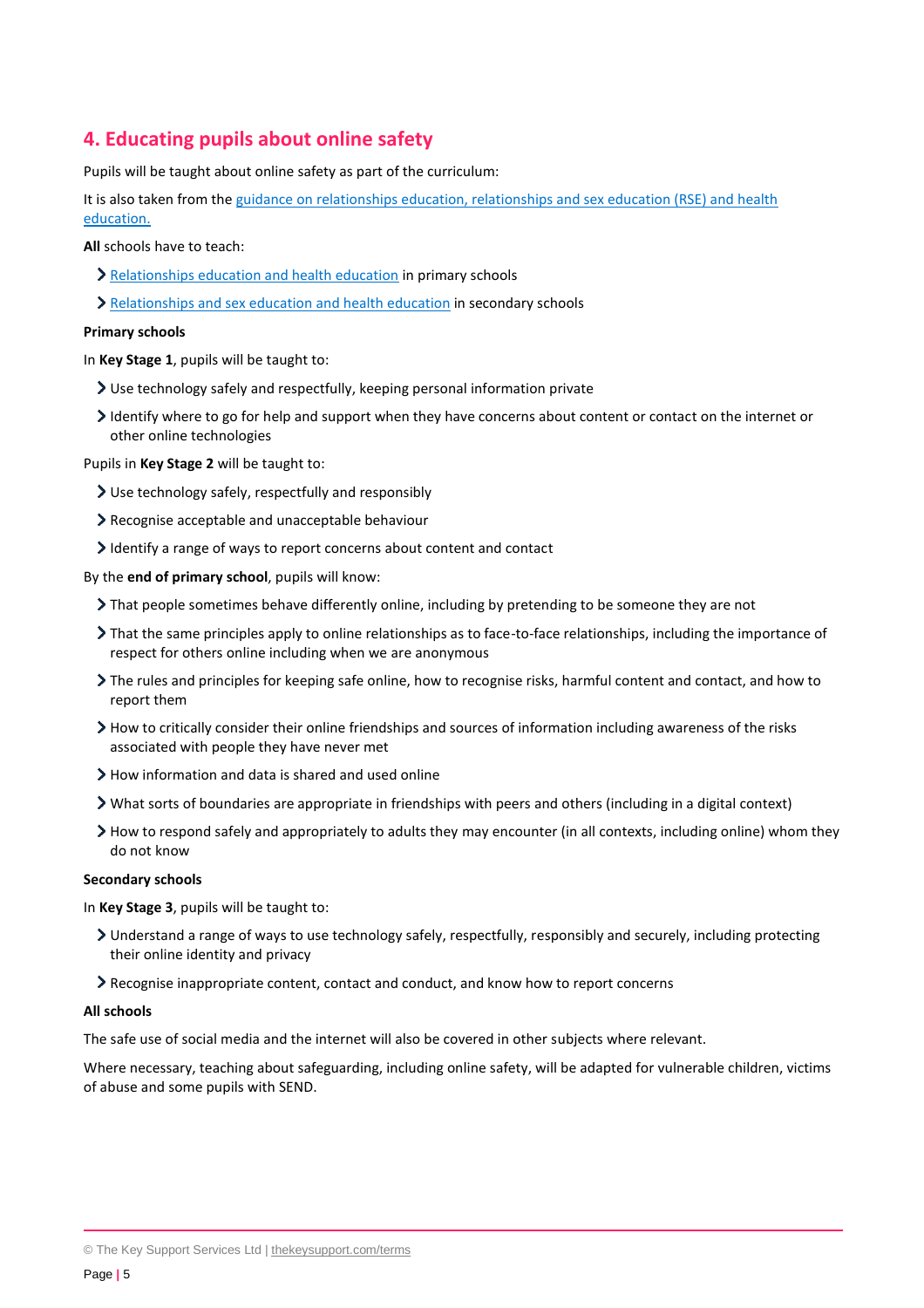# <span id="page-5-0"></span>**5. Educating parents about online safety**

The school will raise parents' awareness of internet safety in letters or other communications home, and on our Instagram page under useful websites. This policy will also be shared with parents.

If parents have any queries or concerns in relation to online safety, these should be raised in the first instance with the principal and/or the DSL.

Concerns or queries about this policy can be raised with any member of staff or the principal.

# <span id="page-5-1"></span>**6. Cyber-bullying**

## **6.1 Definition**

Cyber-bullying takes place online, such as through social networking sites, messaging apps or gaming sites. Like other forms of bullying, it is the repetitive, intentional harming of one person or group by another person or group, where the relationship involves an imbalance of power. (See also the school behaviour policy.)

## **6.2 Preventing and addressing cyber-bullying**

To help prevent cyber-bullying, we will ensure that pupils understand what it is and what to do if they become aware of it happening to them or others. We will ensure that pupils know how they can report any incidents and are encouraged to do so, including where they are a witness rather than the victim.

The school will actively discuss cyber-bullying with pupils, explaining the reasons why it occurs, the forms it may take and what the consequences can be. Form teachers will discuss cyber-bullying with their tutor groups.

Teaching staff are also encouraged to find opportunities to use aspects of the curriculum to cover cyber-bullying. This includes personal, social, health and economic (PSHE) education, and other subjects where appropriate.

All staff and volunteers (where appropriate) receive training on cyber-bullying, its impact and ways to support pupils, as part of safeguarding training (see section 11 for more detail).

The school also sends information/leaflets on cyber-bullying to parents so that they are aware of the signs, how to report it and how they can support children who may be affected.

In relation to a specific incident of cyber-bullying, the school will follow the processes set out in the school behaviour policy. Where illegal, inappropriate or harmful material has been spread among pupils, the school will use all reasonable endeavours to ensure the incident is contained.

The DSL will consider whether the incident should be reported to the police if it involves illegal material, and will work with external services if it is deemed necessary to do so.

## **6.3 Examining electronic devices**

School staff have the specific power under the Education and Inspections Act 2006 (which has been increased by the Education Act 2011) to search for and, if necessary, delete inappropriate images or files on pupils' electronic devices, including mobile phones, iPads and other tablet devices, where they believe there is a 'good reason' to do so.

When deciding whether there is a good reason to examine or erase data or files on an electronic device, staff must reasonably suspect that the data or file in question has been, or could be, used to:

- Cause harm, and/or
- Disrupt teaching, and/or
- $\geq$  Break any of the school rules

If inappropriate material is found on the device, it is up to the staff member in conjunction with the DSL or other member of the senior leadership team to decide whether they should:

- > Delete that material, or
- Retain it as evidence (of a criminal offence or a breach of school discipline), and/or

<sup>©</sup> The Key Support Services Ltd | [thekeysupport.com/terms](https://thekeysupport.com/terms-of-use)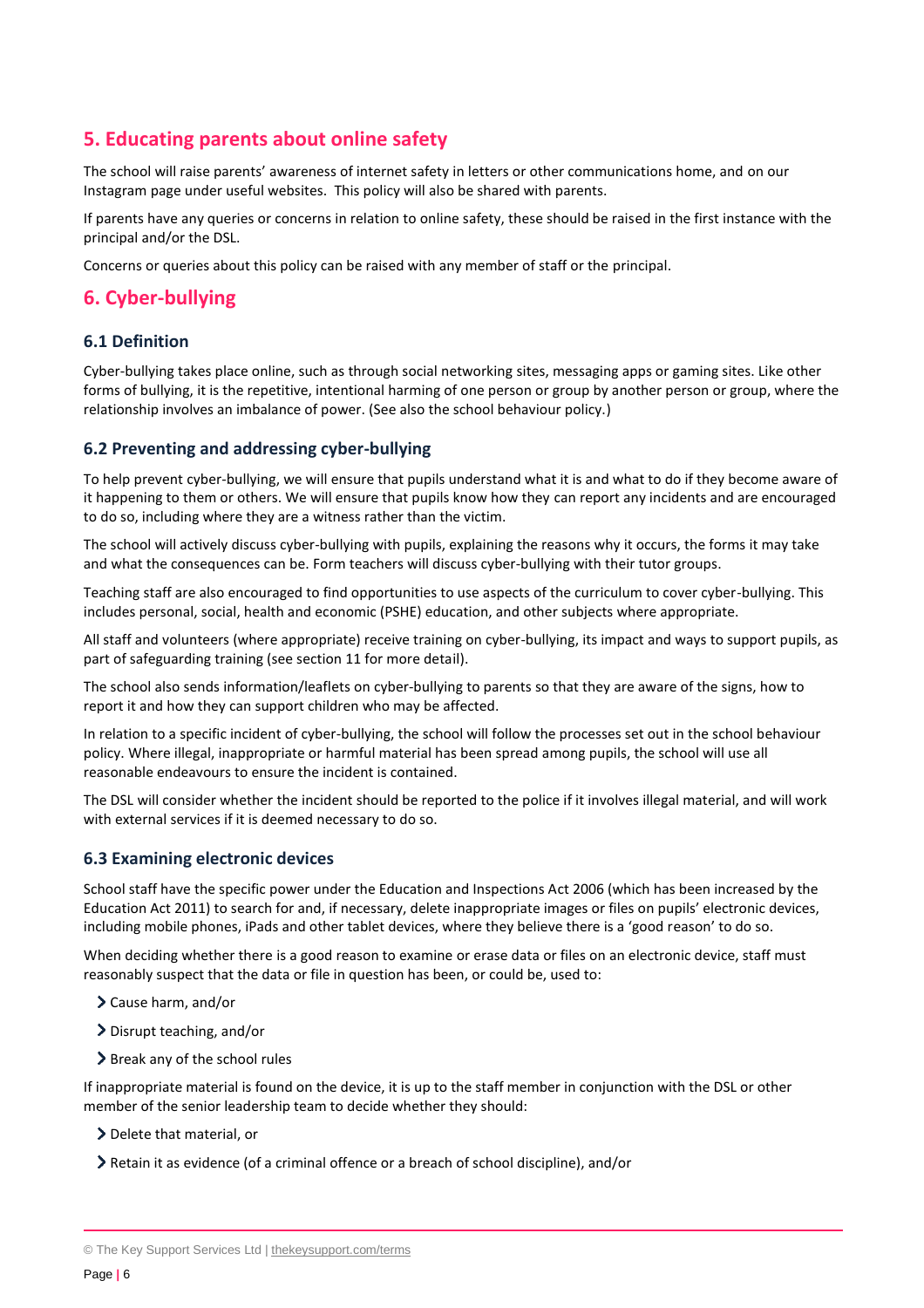> Report it to the police\*

\* Staff may also confiscate devices for evidence to hand to the police, if a pupil discloses that they are being abused and that this abuse includes an online element.

Any searching of pupils will be carried out in line with:

- The DfE's latest guidance on [screening, searching and confiscation](https://www.gov.uk/government/publications/searching-screening-and-confiscation)
- UKCIS guidance on [sharing nudes and semi-nudes: advice for education settings working with children and young](https://www.gov.uk/government/publications/sharing-nudes-and-semi-nudes-advice-for-education-settings-working-with-children-and-young-people)  [people](https://www.gov.uk/government/publications/sharing-nudes-and-semi-nudes-advice-for-education-settings-working-with-children-and-young-people)
- > The school's COVID-19 risk assessment

Any complaints about searching for or deleting inappropriate images or files on pupils' electronic devices will be dealt with through the school complaints procedure.

## <span id="page-6-0"></span>**7. Acceptable use of the internet in school**

All pupils, parents, staff and volunteers are expected to sign an agreement regarding the acceptable use of the school's ICT systems and the internet (appendices 1-3). Visitors will be expected to read and agree to the school's terms on acceptable use if relevant.

Use of the school's internet must be for educational purposes only, or for the purpose of fulfilling the duties of an individual's role.

We will monitor the websites visited by pupils, staff, volunteers and visitors (where relevant) to ensure they comply with the above.

More information is set out in the acceptable use agreements in appendices 1, 2 and 3.

## <span id="page-6-1"></span>**8. Pupils using mobile devices in school**

Pupils are not permitted to bring mobile devices into school. Except for in exceptional circumstances such as, for use of a health app related to diabetes to check a child's sugar levels. In this instance the mobile phone would be kept in a bag on the child concerned at all times and the use monitored by a member of staff. It would be made clear to the child and parent that the device is solely to be used for health reasons only.

Any breach of the acceptable use agreement by a pupil may trigger disciplinary action in line with the school behaviour policy, which may result in the confiscation of their device.

# **9. Staff using mobile phones in school**

Personal mobile phones and associated cameras will not be used during lessons or formal school time, unless in the staff room or classroom when children are not in there.

At no time will staff photograph children using their personal mobile phone. They can take photographs on the school mobile with permission from parents.

The sending of abusive, offensive or inappropriate material is forbidden.

Staff should not share personal telephone numbers with pupils and parents. (A school phone will be provided for staff use where contact with pupils is required).

# <span id="page-6-2"></span>**10. Staff using work devices outside school**

Only senior management team will have access to work devices outside school.

All staff members will take appropriate steps to ensure their devices remain secure. This includes, but is not limited to:

Keeping the device password-protected – strong passwords are recommended- at least 8 characters, with a combination of upper and lower-case letters, numbers and special characters (e.g. asterisk or currency symbol)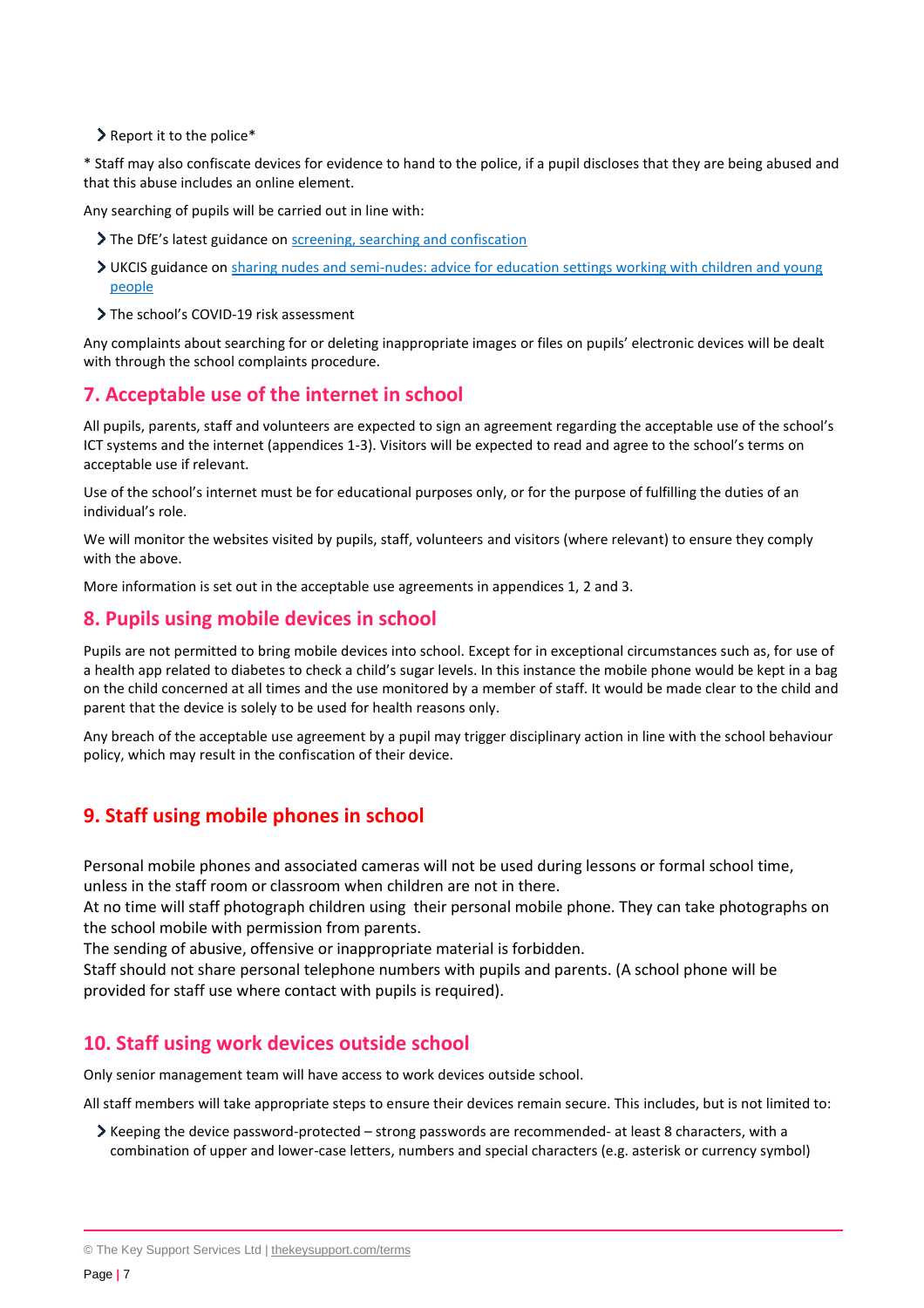- Ensuring their hard drive is encrypted this means if the device is lost or stolen, no one can access the files stored on the hard drive by attaching it to a new device
- Making sure the device locks if left inactive for a period of time
- Not sharing the device among family or friends
- $\sum$  Installing anti-virus and anti-spyware software
- $\blacktriangleright$  Keeping operating systems up to date always install the latest updates

Staff members must not use the device in any way which would violate the school's terms of acceptable use, as set out in appendix 3.

Work devices must be used solely for work activities.

If staff have any concerns over the security of their device, they must seek advice from Paul Roper.

## <span id="page-7-0"></span>**11. Emails**

Staff may only use approved e-mail accounts on the school system.

Incoming e-mail should be treated as suspicious and attachments not opened unless the author is known. Pupils at school do not use emails and have no access to email systems.

# **12. Publishing content**

#### **Published content and the school web site**

The contact details on the website should be the school address, e-mail and telephone number. Staff or pupils' personal information will not be published. Mark Laffeaty, the company director responsible for the website and advertising, will take overall editorial responsibility and ensure that content is accurate and appropriate.

#### **Publishing photographs, images and work**

Photographs that include pupils will be selected carefully and will not enable individual pupils to be clearly identified as we never publish names or pupil details.

Pupils' full names will be avoided on the website, school Instagram and Facebook, as appropriate, particularly in association with photographs.

In line with the GDPR (2018) written permission from parents or carers will be obtained before photographs or images of pupils are published

In line with the GDPR (2018) written permission from adults will be obtained before their names, photographs or images of themselves are published

In line with the GDPR (2018) photographs on either website of social media will not be tagged.

Parents should be clearly informed of the school policy on image taking and publishing, both on school and independent electronic repositories

#### **Social networking and personal publishing on the school learning platform**

- There is no access on school computers to social networking sites, and we educate pupils in the safe use of social networking sites e.g. use of passwords, privacy settings, etc.
- Newsgroups will be blocked unless a specific use is approved.
- All users (including home use) will be advised never to give out personal details of any kind which may identify them, anybody else or their location.
- Pupils, parents and staff will be advised on the safe use of social network spaces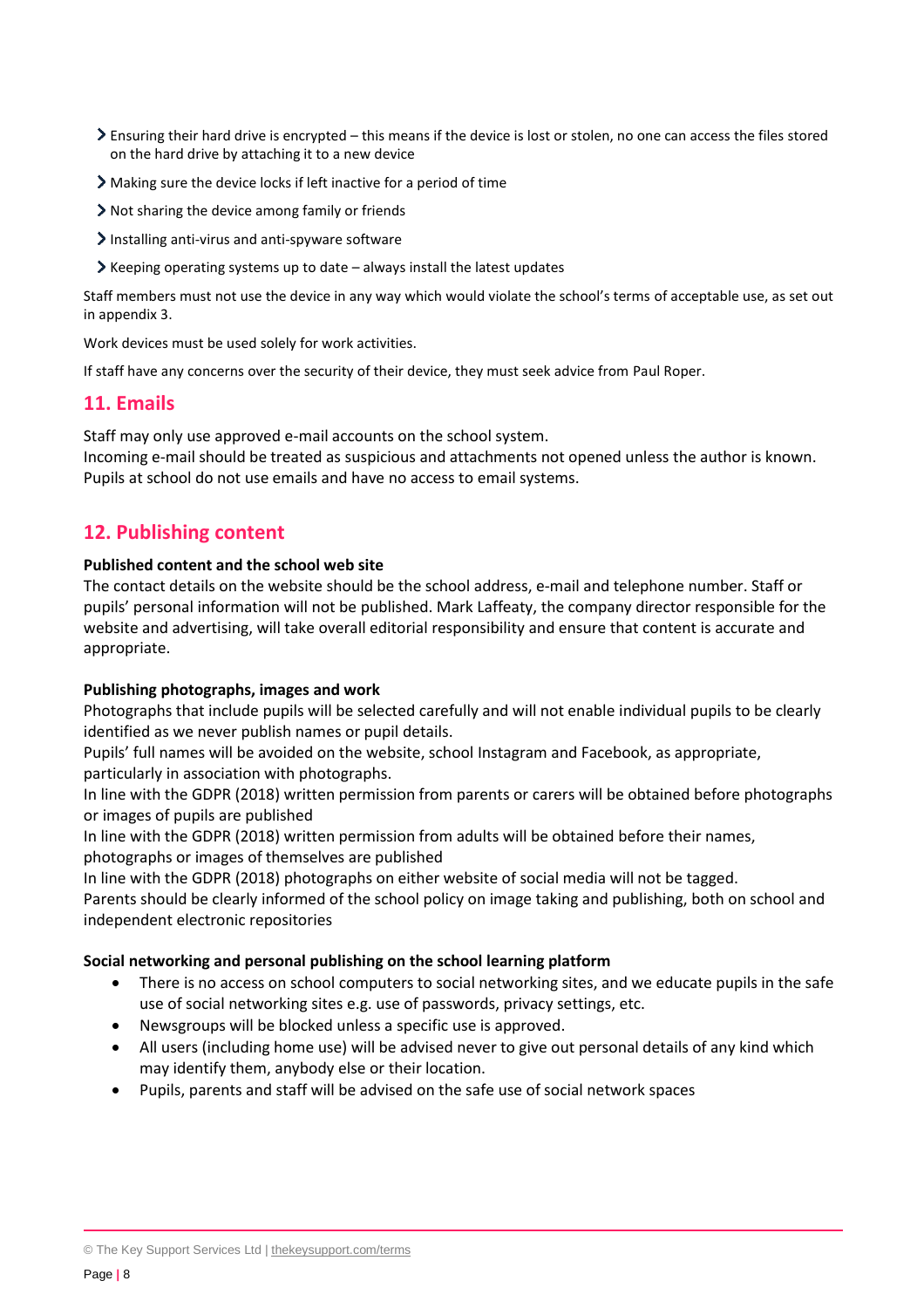# **13. How the school will respond to issues of misuse**

Where a pupil misuses the school's ICT systems or internet, we will follow the procedures set out in our policies on behaviour and ICT and internet acceptable use. The action taken will depend on the individual circumstances, nature and seriousness of the specific incident, and will be proportionate.

Where a staff member misuses the school's ICT systems or the internet, or misuses a personal device where the action constitutes misconduct, the matter will be dealt with in accordance with the staff disciplinary procedures/staff code of conduct. The action taken will depend on the individual circumstances, nature and seriousness of the specific incident.

The school will consider whether incidents which involve illegal activity or content, or otherwise serious incidents, should be reported to the police.

## <span id="page-8-0"></span>**1. Training**

All new staff members will receive training, as part of their induction, on safe internet use and online safeguarding issues including cyber-bullying and the risks of online radicalisation.

All staff members will receive refresher training at least once each academic year as part of safeguarding training, as well as relevant updates as required (for example through emails, e-bulletins and staff meetings).

By way of this training, all staff will be made aware that:

- Technology is a significant component in many safeguarding and wellbeing issues, and that children are at risk of online abuse
- Children can abuse their peers online through:
	- o Abusive, harassing, and misogynistic messages
	- o Non-consensual sharing of indecent nude and semi-nude images and/or videos, especially around chat groups
	- Sharing of abusive images and pornography, to those who don't want to receive such content
- Physical abuse, sexual violence and initiation/hazing type violence can all contain an online element

Training will also help staff:

- develop better awareness to assist in spotting the signs and symptoms of online abuse
- develop the ability to ensure pupils can recognise dangers and risks in online activity and can weigh the risks up
- develop the ability to influence pupils to make the healthiest long-term choices and keep them safe from harm in the short term

The DSL and deputy will undertake child protection and safeguarding training, which will include online safety, at least every 2 years. They will also update their knowledge and skills on the subject of online safety at regular intervals, and at least annually.

Volunteers will receive appropriate training and updates, if applicable.

More information about safeguarding training is set out in our child protection and safeguarding policy.

## <span id="page-8-1"></span>**15. Monitoring arrangements**

The DSL logs behaviour and safeguarding issues related to online safety. An incident report log can be found in appendix 5.

This policy will be reviewed every year by the DSL and Deputy. At every review, the policy will be shared with the principal. The review (such as the one availabl[e here\)](https://360safe.org.uk/) will be supported by an annual risk assessment that considers and reflects the risks pupils face online. This is important because technology, and the risks and harms related to it, evolve and change rapidly.

<sup>©</sup> The Key Support Services Ltd | [thekeysupport.com/terms](https://thekeysupport.com/terms-of-use)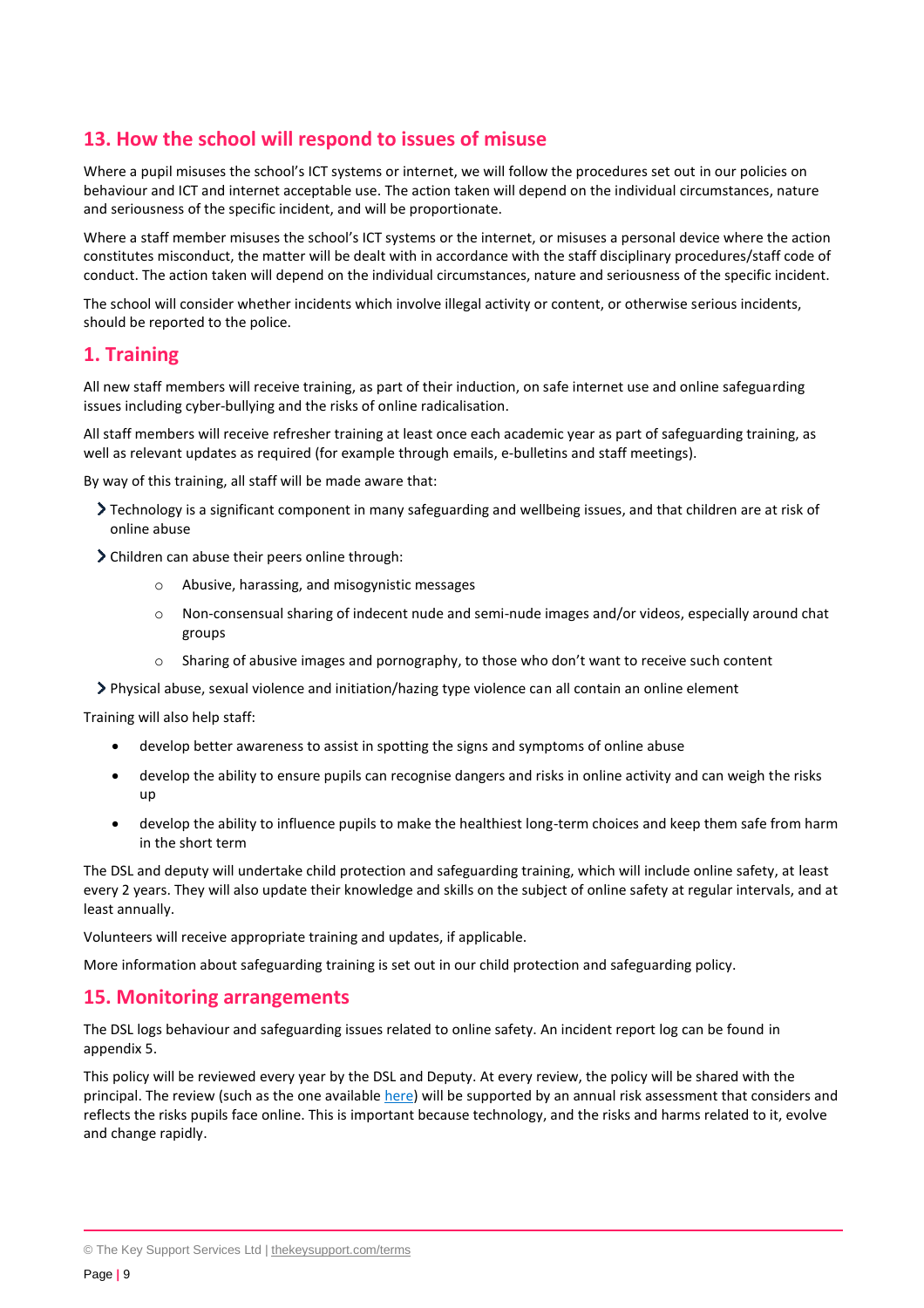# <span id="page-9-0"></span>**16. Links with other policies**

This online safety policy is linked to our:

- > Child protection and safeguarding policy
- > Behaviour policy
- > Staff disciplinary procedures
- > Data protection policy and privacy notices
- > Complaints procedure
- ICT and internet acceptable use policy

© The Key Support Services Ltd | [thekeysupport.com/terms](https://thekeysupport.com/terms-of-use)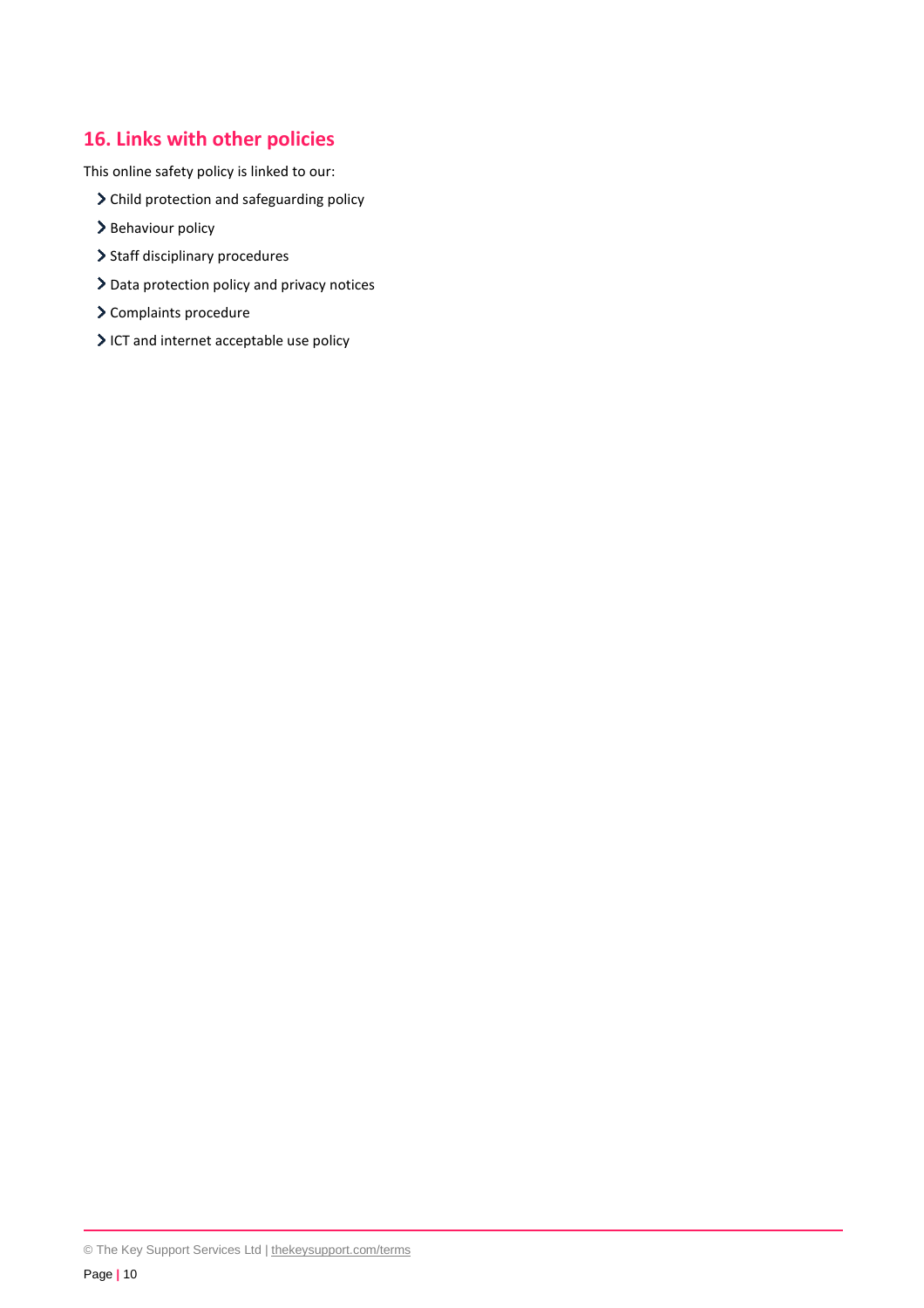# <span id="page-10-0"></span>**Appendix 1: EYFS and KS1 acceptable use agreement (pupils and parents/carers)**

#### ACCEPTABLE USE OF THE SCHOOL'S ICT SYSTEMS AND INTERNET: AGREEMENT FOR PUPILS AND PARENTS/CARERS

#### **Name of pupil:**

#### **When I use the school's ICT systems (like computers) and get onto the internet in school I will:**

- Ask a teacher or adult if I can do so before using them
- Only use websites that a teacher or adult has told me or allowed me to use
- Tell my teacher immediately if:
	- o I click on a website by mistake
	- o I receive messages from people I don't know
	- o I find anything that may upset or harm me or my friends
- Use school computers for school work only
- Be kind to others and not upset or be rude to them
- Look after the school ICT equipment and tell a teacher straight away if something is broken or not working properly
- Only use the username and password I have been given
- Try my hardest to remember my username and password
- Never share my password with anyone, including my friends.
- Never give my personal information (my name, address or telephone numbers) to anyone without the permission of my teacher or parent/carer
- Save my work on the school network
- Check with my teacher before I print anything
- Log off or shut down a computer when I have finished using it

#### **I agree that the school will monitor the websites I visit and that there will be consequences if I don't follow the rules.**

| Signed (pupil):                                                                                                                                                                                                                                                                                                    | Date: |  |
|--------------------------------------------------------------------------------------------------------------------------------------------------------------------------------------------------------------------------------------------------------------------------------------------------------------------|-------|--|
| <b>Parent/carer agreement:</b> I agree that my child can use the school's ICT systems and internet when appropriately<br>supervised by a member of school staff. I agree to the conditions set out above for pupils using the school's ICT<br>systems and internet, and will make sure my child understands these. |       |  |
| Signed (parent/carer):                                                                                                                                                                                                                                                                                             | Date: |  |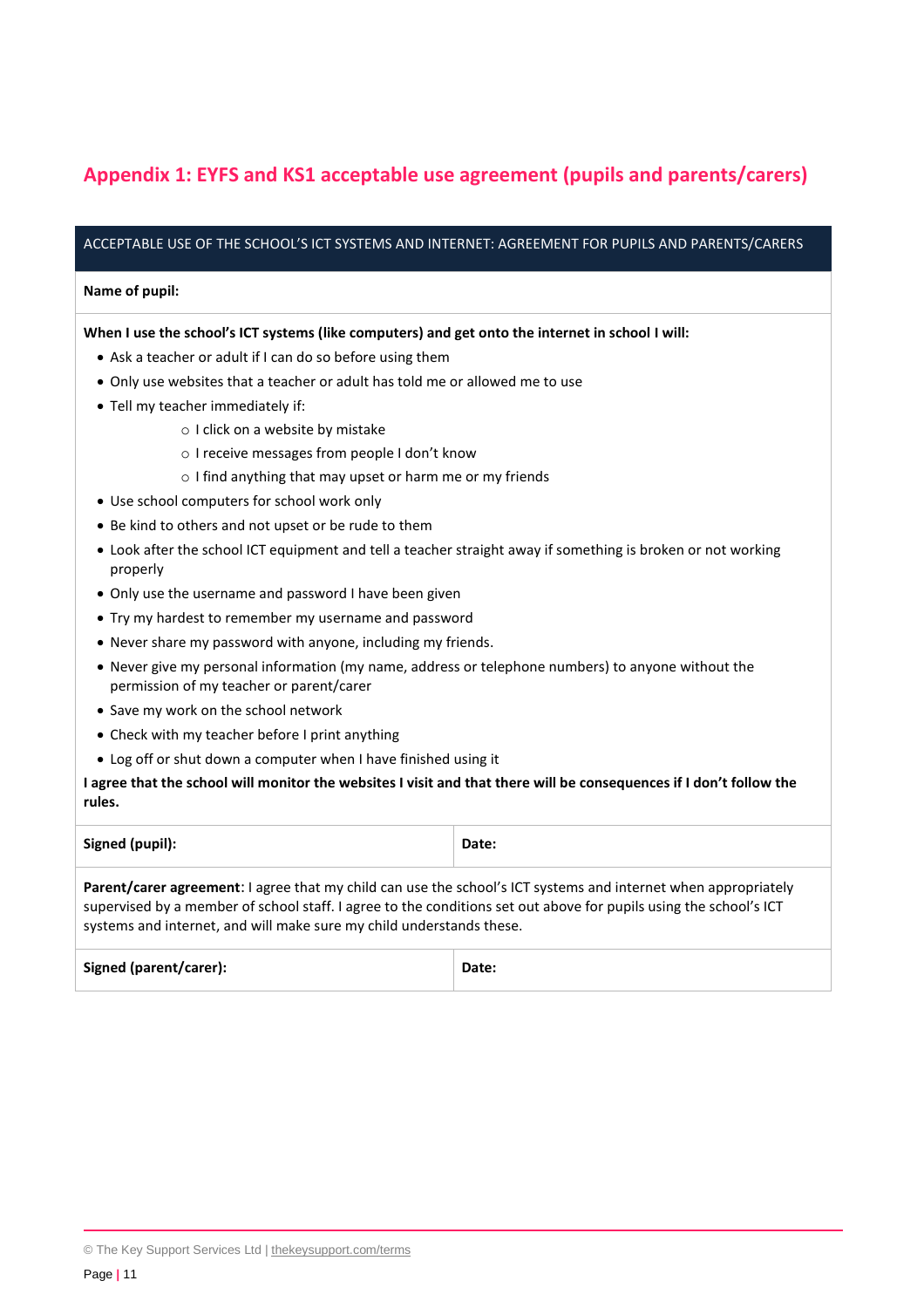# <span id="page-11-0"></span>**Appendix 2: KS2, KS3 and KS4 acceptable use agreement (pupils and parents/carers)**

#### ACCEPTABLE USE OF THE SCHOOL'S ICT SYSTEMS AND INTERNET: AGREEMENT FOR PUPILS AND PARENTS/CARERS

#### **Name of pupil:**

#### **I will read and follow the rules in the acceptable use agreement policy**

#### **When I use the school's ICT systems (like computers) and get onto the internet in school I will:**

- Always use the school's ICT systems and the internet responsibly and for educational purposes only
- Only use them when a teacher is present, or with a teacher's permission
- Keep my username and passwords safe and not share these with others
- Keep my private information safe at all times and not give my name, address or telephone number to anyone without the permission of my teacher or parent/carer
- Tell a teacher (or sensible adult) immediately if I find any material which might upset, distress or harm me or others
- Always log off or shut down a computer when I'm finished working on it

#### **I will not:**

- Access any inappropriate websites including: social networking sites, chat rooms and gaming sites unless my teacher has expressly allowed this as part of a learning activity
- Open any attachments in emails, or follow any links in emails, without first checking with a teacher
- Use any inappropriate language when communicating online, including in emails
- Log in to the school's network using someone else's details
- Arrange to meet anyone offline without first consulting my parent/carer, or without adult supervision

#### **If I bring a personal mobile phone or other personal electronic device into school:**

- I will not use it during lessons, tutor group time, clubs or other activities organised by the school, without a teacher's permission
- I will use it responsibly, and will not access any inappropriate websites or other inappropriate material or use inappropriate language when communicating online

#### **I agree that the school will monitor the websites I visit and that there will be consequences if I don't follow the rules.**

| Signed (pupil):                                                                                                                                                                                                                                                                                                                                                             | Date: |
|-----------------------------------------------------------------------------------------------------------------------------------------------------------------------------------------------------------------------------------------------------------------------------------------------------------------------------------------------------------------------------|-------|
| <b>Parent/carer's agreement:</b> Lagree that my child can use the school's ICT systems and internet when appropriately<br>supervised by a member of school staff. I agree to the conditions set out above for pupils using the school's ICT<br>systems and internet, and for using personal electronic devices in school, and will make sure my child understands<br>these. |       |
|                                                                                                                                                                                                                                                                                                                                                                             |       |

| <b>Signed (parent/carer):</b> | Date: |
|-------------------------------|-------|
|                               |       |

<sup>©</sup> The Key Support Services Ltd | [thekeysupport.com/terms](https://thekeysupport.com/terms-of-use)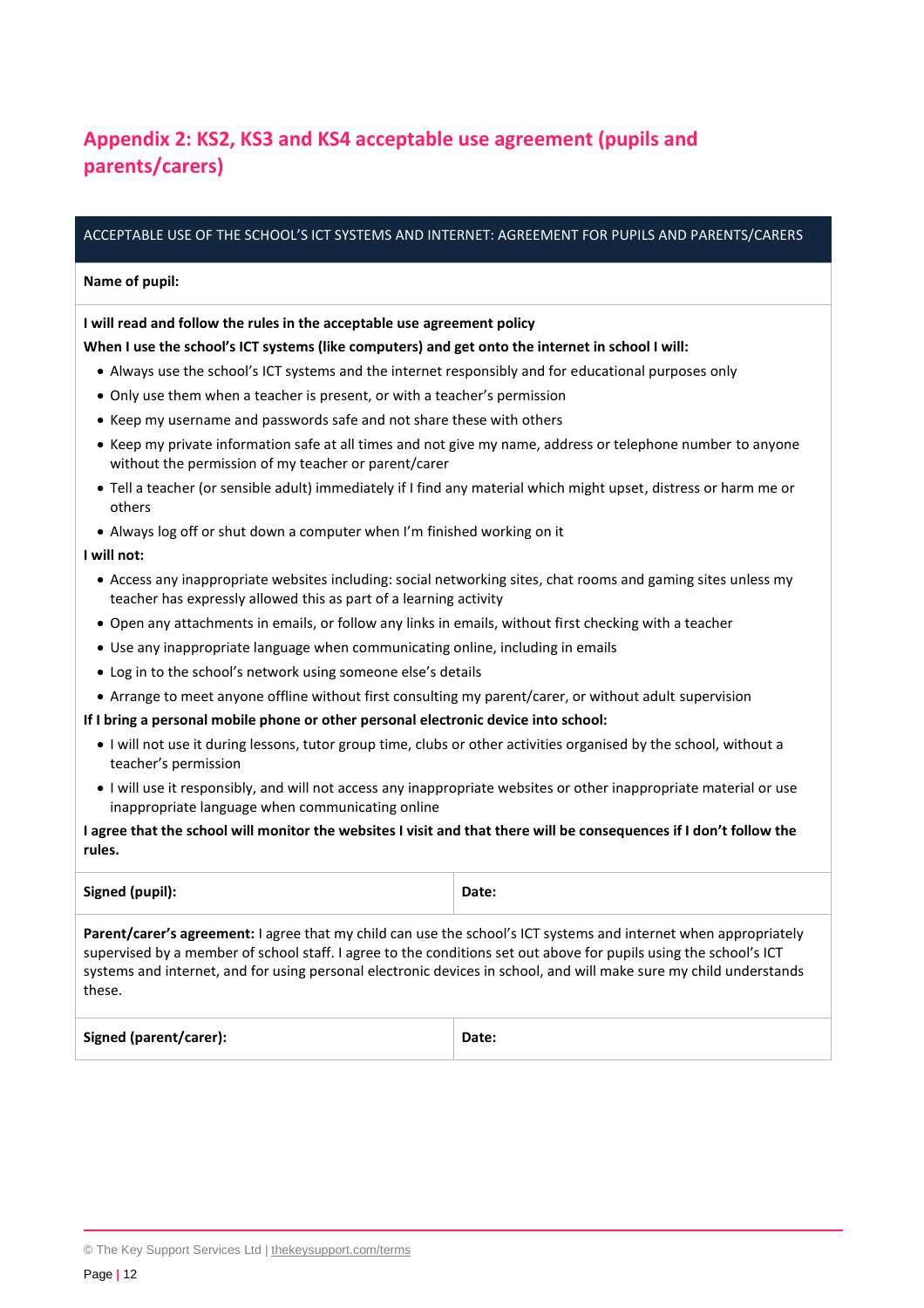# <span id="page-12-0"></span>**Appendix 3: acceptable use agreement (staff, volunteers and visitors)**

#### ACCEPTABLE USE OF THE SCHOOL'S ICT SYSTEMS AND INTERNET: AGREEMENT FOR STAFF, GOVERNORS,VOLUNTEERS AND VISITORS

**Name of staff member/governor/volunteer/visitor:**

**When using the school's ICT systems and accessing the internet in school, or outside school on a work device (if applicable), I will not:**

- Access, or attempt to access inappropriate material, including but not limited to material of a violent, criminal or pornographic nature (or create, share, link to or send such material)
- Use them in any way which could harm the school's reputation
- Access social networking sites or chat rooms
- Use any improper language when communicating online, including in emails or other messaging services
- Install any unauthorised software, or connect unauthorised hardware or devices to the school's network
- Share my password with others or log in to the school's network using someone else's details
- Take photographs of pupils without checking with teachers first
- Share confidential information about the school, its pupils or staff, or other members of the community
- Access, modify or share data I'm not authorised to access, modify or share
- Promote private businesses, unless that business is directly related to the school

I will only use the school's ICT systems and access the internet in school, or outside school on a work device, for educational purposes or for the purpose of fulfilling the duties of my role.

I agree that the school will monitor the websites I visit and my use of the school's ICT facilities and systems.

I will take all reasonable steps to ensure that work devices are secure and password-protected when using them outside school, and keep all data securely stored in accordance with this policy and the school's data protection policy.

I will let the designated safeguarding lead (DSL) and ICT manager know if a pupil informs me they have found any material which might upset, distress or harm them or others, and will also do so if I encounter any such material. I will always use the school's ICT systems and internet responsibly, and ensure that pupils in my care do so too.

| Signed (staff member/governor/volunteer/visitor): | Date: |
|---------------------------------------------------|-------|
|                                                   |       |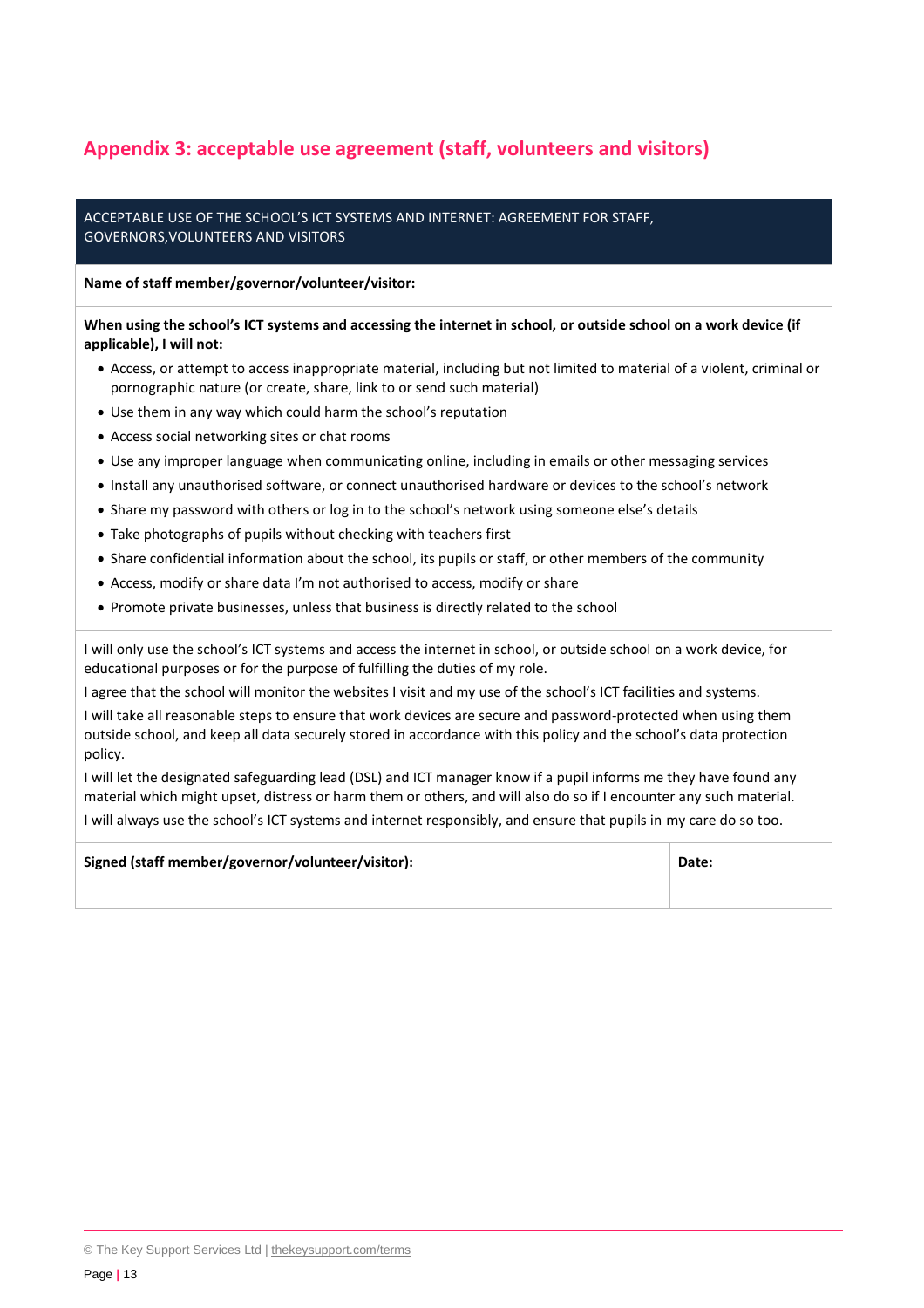# <span id="page-13-0"></span>**Appendix 4: online safety training needs – self audit for staff**

| ONLINE SAFETY TRAINING NEEDS AUDIT                                                                            |                                    |  |
|---------------------------------------------------------------------------------------------------------------|------------------------------------|--|
| Name of staff member/volunteer:                                                                               | Date:                              |  |
| <b>Question</b>                                                                                               | Yes/No (add comments if necessary) |  |
| Do you know the name of the person who has lead<br>responsibility for online safety in school?                |                                    |  |
| Are you aware of the ways pupils can abuse their peers<br>online?                                             |                                    |  |
| Do you know what you must do if a pupil approaches you<br>with a concern or issue?                            |                                    |  |
| Are you familiar with the school's acceptable use<br>agreement for staff, volunteers, governors and visitors? |                                    |  |
| Are you familiar with the school's acceptable use<br>agreement for pupils and parents?                        |                                    |  |
| Do you regularly change your password for accessing the<br>school's ICT systems?                              |                                    |  |
| Are you familiar with the school's approach to tackling<br>cyber-bullying?                                    |                                    |  |
| Are there any areas of online safety in which you would like<br>training/further training?                    |                                    |  |